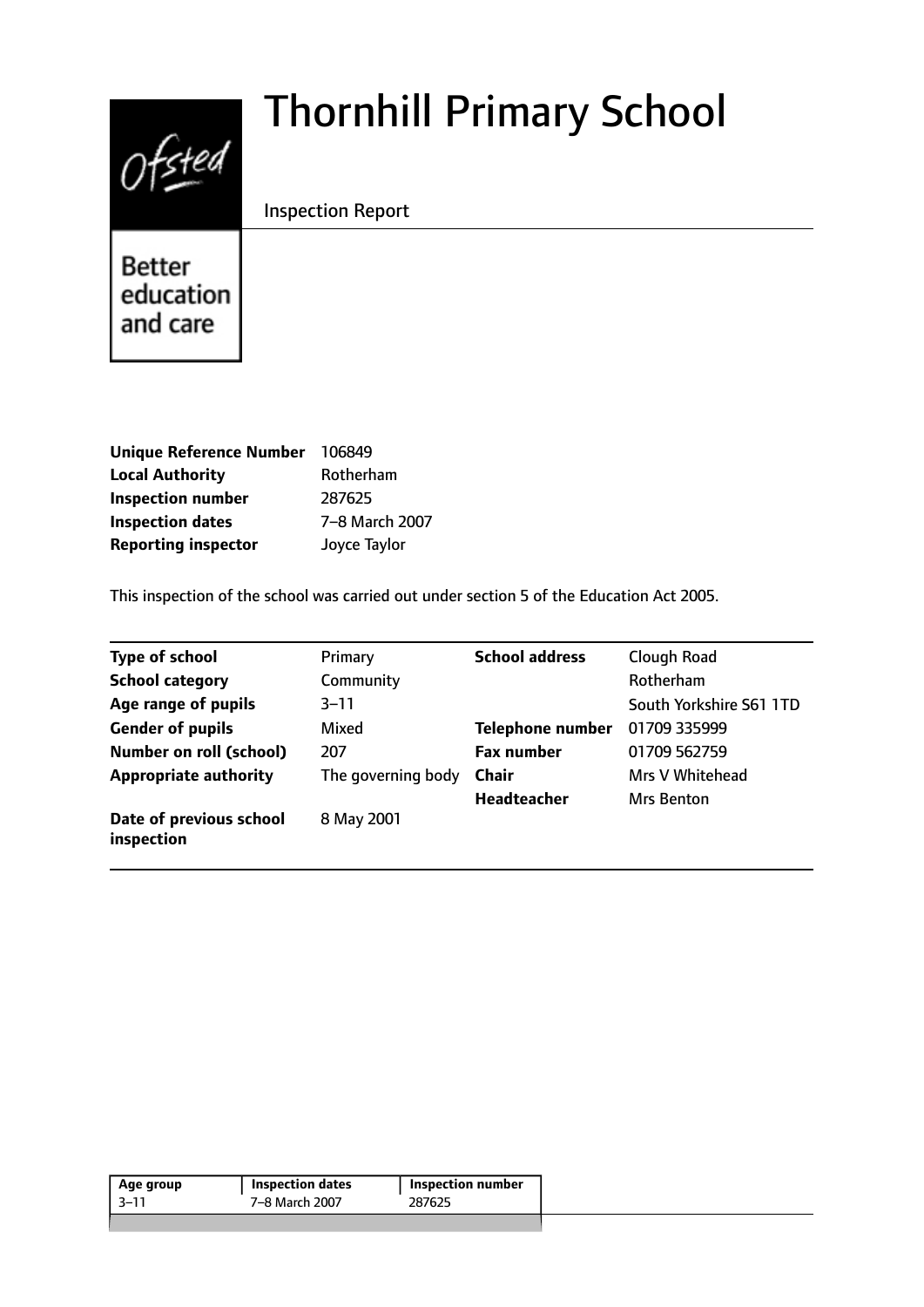© Crown copyright 2007

Website: www.ofsted.gov.uk

This document may be reproduced in whole or in part for non-commercial educational purposes, provided that the information quoted is reproduced without adaptation and the source and date of publication are stated.

Further copies of this report are obtainable from the school. Under the Education Act 2005, the school must provide a copy of this report free of charge to certain categories of people. A charge not exceeding the full cost of reproduction may be made for any other copies supplied.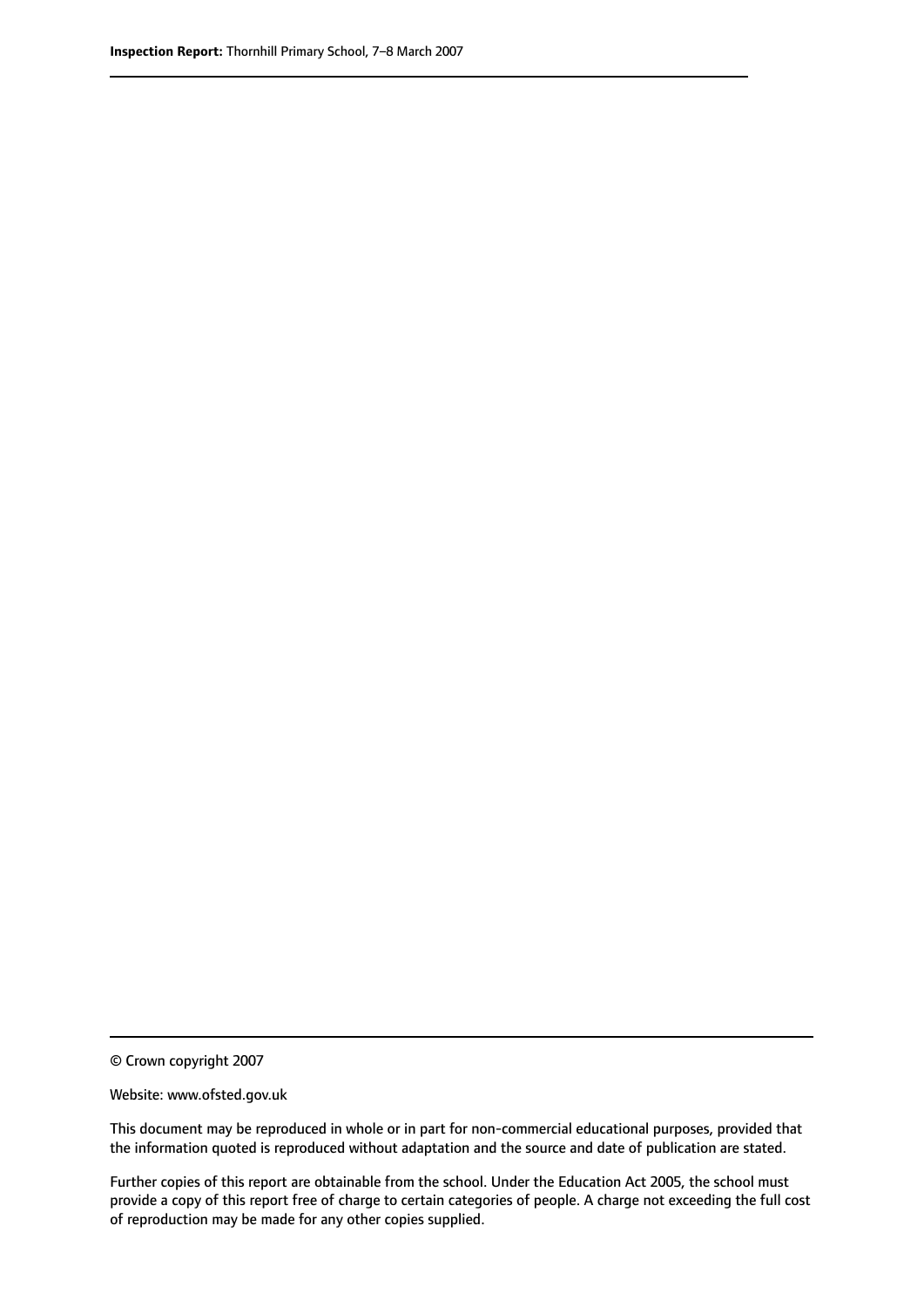# **Introduction**

The inspection was carried out by two Additional Inspectors.

# **Description of the school**

The school takes its pupils from an area of socio-economic disadvantage. The proportion of pupils with learning difficulties and/or disabilities and with statements of special educational need is higher than in most schools. More than half the pupils speak English as an additional language. At home these pupils mostly speak Panjabi or Urdu. The school has a higher than average turn-over of pupils and over the past two years there have been numerous new members of staff, including the headteacher and deputy headteacher, who took up their posts almost two terms ago.

### **Key for inspection grades**

| Grade 1 | Outstanding  |
|---------|--------------|
| Grade 2 | Good         |
| Grade 3 | Satisfactory |
| Grade 4 | Inadequate   |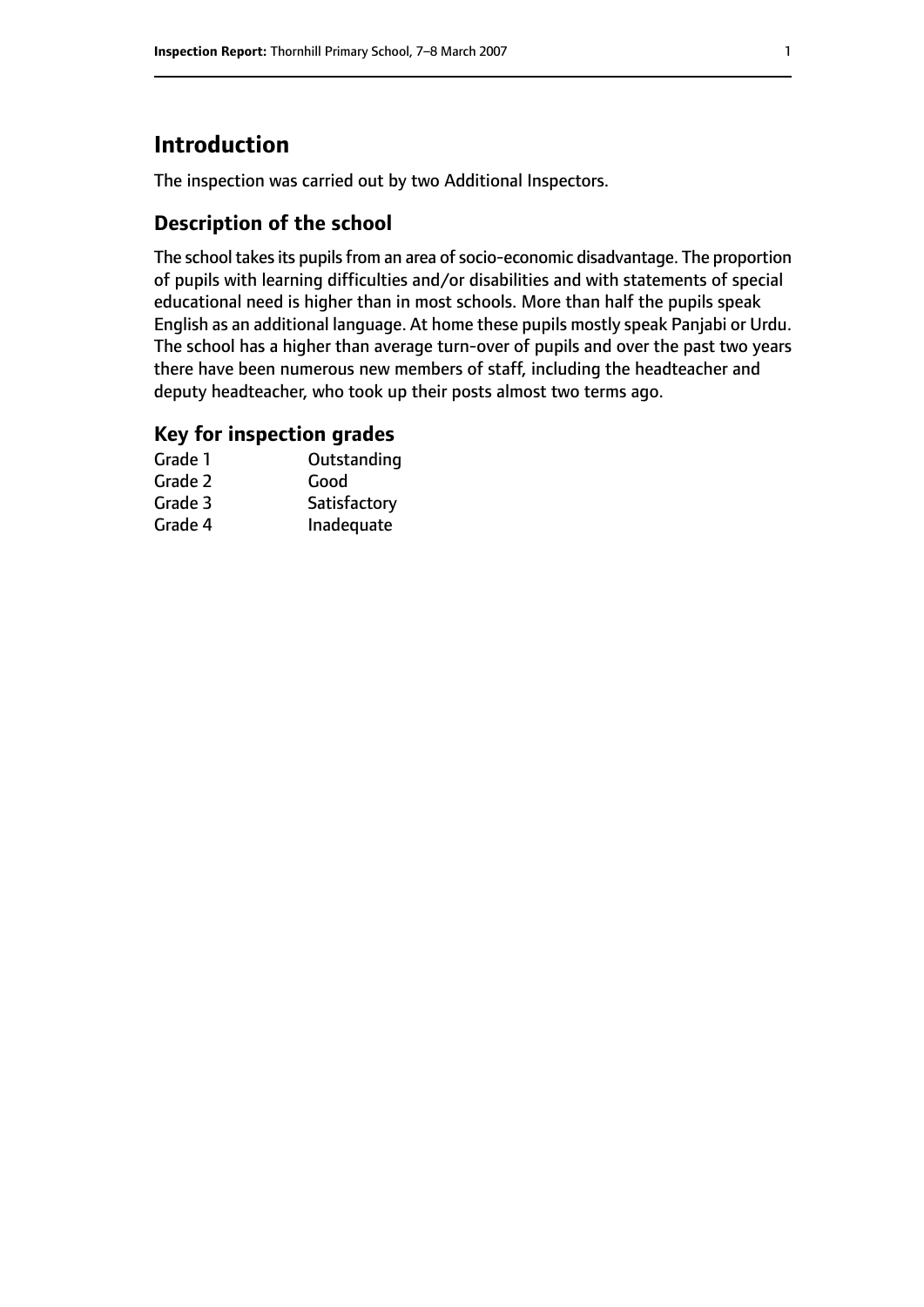# **Overall effectiveness of the school**

#### **Grade: 3**

Thornhill Primary is an improving school that provides a satisfactory education for its pupils. Parents are rightly pleased with the good care and support their children receive; they are happy to leave their children in the care of the school as they trust the staff to them keep safe. As a result of these good relationships, parents strongly support the work of the school and this has contributed to an improvement in attendance, which is now average. Provision in the Foundation Stage is good, better than the school judges; children settle well and learn quickly.

Achievement is satisfactory and standards are beginning to pick up in response to strategies introduced by the new leadership and management team in September 2006. It is too soon for these to be reflected in results in national tests but the signs are hopeful. Standards in English and mathematics remain low at the end of Years 2 and 6, but pupils are now beginning to make good progress from their low starting points. The quality of teaching and learning is satisfactory. Initiatives to improve English and mathematics have strengthened provision and all teachers now plan challenging tasks according to pupils' specific learning targets. Close checks on how well pupils are doing help to guide teachers' responses and support staff intervene quickly when progress slips. As a result, progress is now accelerating although overall it remains satisfactory. Pupils with learning difficulties and/or disabilities make good progress because work is closely matched to their needs. Teaching assistants make a strong contribution by expertly supporting individuals and groups of pupils and ensuring their progress is good. Pupils with English as an additional language achieve satisfactorily.

Pupils' personal development is good and some aspects are outstanding. Pupils work quietly and listen respectfully to each other. The school council take its work very seriously. Its members voice the collective opinions of their classmates extremely effectively and it has contributed to several school improvements. The school has a calm atmosphere, which helps pupils concentrate on their work. Skilled staff provide expert guidance to pupils who experience difficulties and help them become successful learners. Initiatives such as the work towards achieving health and fitness awards have helped raise pupils'self-esteem and confidence, and their understanding about healthy living is excellent.

The curriculum is satisfactory. Some teachers are piloting investigative and enjoyable approaches to learning which bring the curriculum alive. For example, learning is extended for older pupils through enterprise activities, where they undertake marketing and raise money for specific projects. As yet, linking subjects to enliven learning is not evident across the school. Infant pupils sometimes struggle to concentrate on some formal learning tasks because they are not given the more active opportunities they need to explore and investigate.

The headteacher has an excellent grasp of how to move the school forward. She works extremely well with pupils, staff and parents in introducing strategies designed to lift the low standards and ensure pupils do their best. Leadership and management are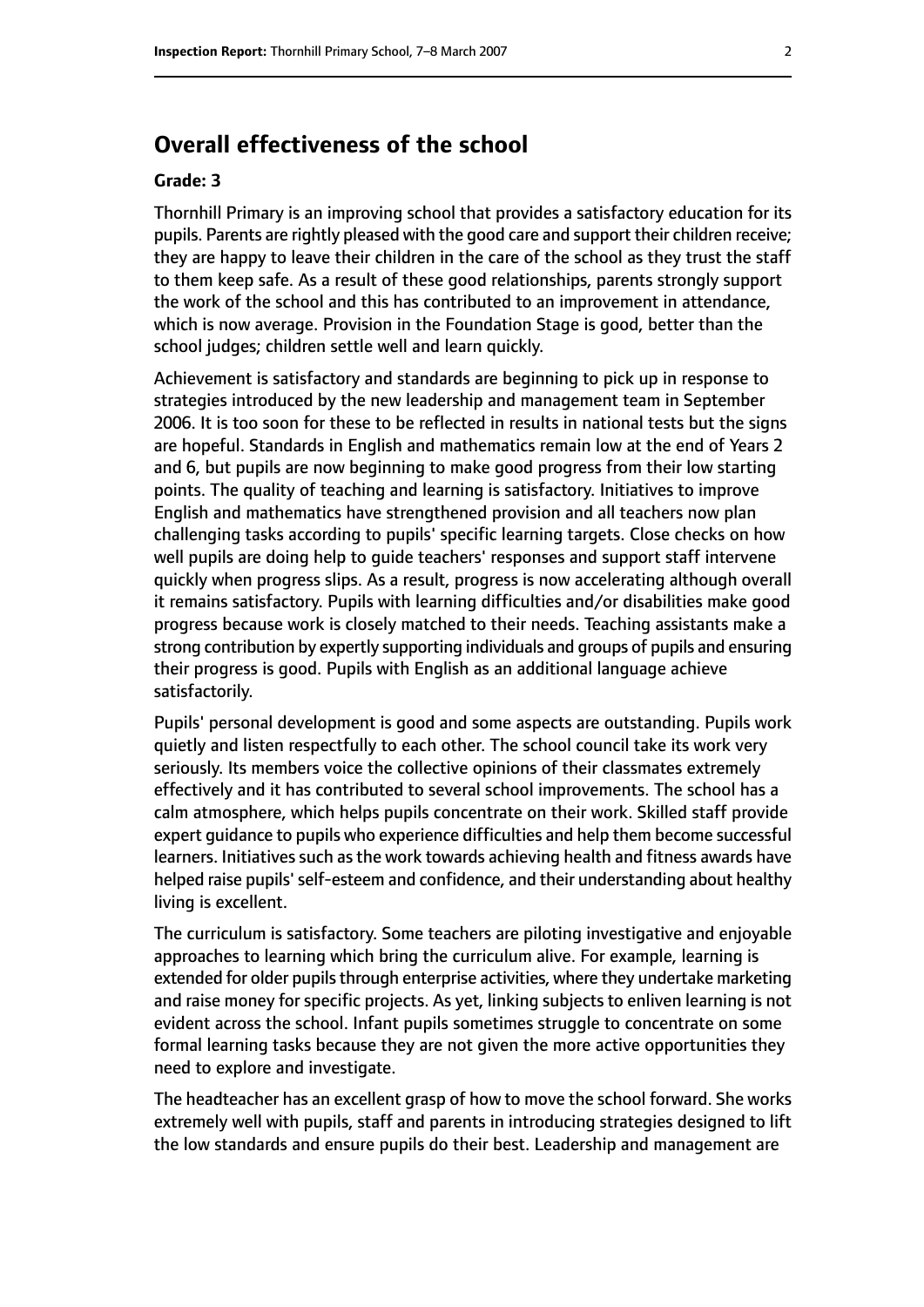satisfactory overall, with considerable strengths in using information about how well the pupils are doing to plan new learning and speed up progress. This has yet to be reflected in improved standards and higher achievement for all pupils. The strong team spirit is a significant factor in the school's good capacity for further improvement. The school gives satisfactory value for money.

#### **What the school should do to improve further**

- Raise standards in English and mathematics across the school.
- Strengthen links between subjects to enrich the curriculum and introduce more investigative approaches to make learning more enjoyable and effective.
- Ensure that infant pupils benefit from a more active and investigative curriculum.

# **Achievement and standards**

#### **Grade: 3**

Children start in the Nursery with levels of attainment that are very much lower than is typical for their age. They make good progress in the Foundation Stage. In Years 1 to 6 pupils' progress in reading, writing and mathematics is monitored closely and any slippage is quickly targeted. As a result standards are rising rapidly and the school has identified more challenging but achievable targets for pupils to reach by the time they leave Year 6. The school is successfully taking steps to raise achievement. Even so, standards by the end of Year 6 remain low. Pupils learning English as an additional language receive additional support that helps them understand their work.

# **Personal development and well-being**

#### **Grade: 2**

The huge efforts made by staff over the past two termsto help raise pupils'self-esteem have had a big impact. As a result spiritual, moral, social and cultural development are good. Pupils understand the importance of being a member of the community. They enjoy their education and are proud of their school. One said, 'we have many things to be proud of: we're one of the best and we believe it.' Pupils are cheerful and polite and care for others' well-being. They have an excellent understanding of how to lead safe and healthy lives and eagerly join in the many opportunities provided for physical exercise. Pupils respond positively to the continuous support and guidance provided by all adults and, as a result, behaviour is good and pupils feel safe in school. The school council provides a strong voice both within the school and the local community. Therefore pupils are beginning to develop the skills of living and working with others. Recent successful action has had a significant impact in improving attendance; this is now in line with most schools and throughout the school pupils are aware of the need to attend regularly.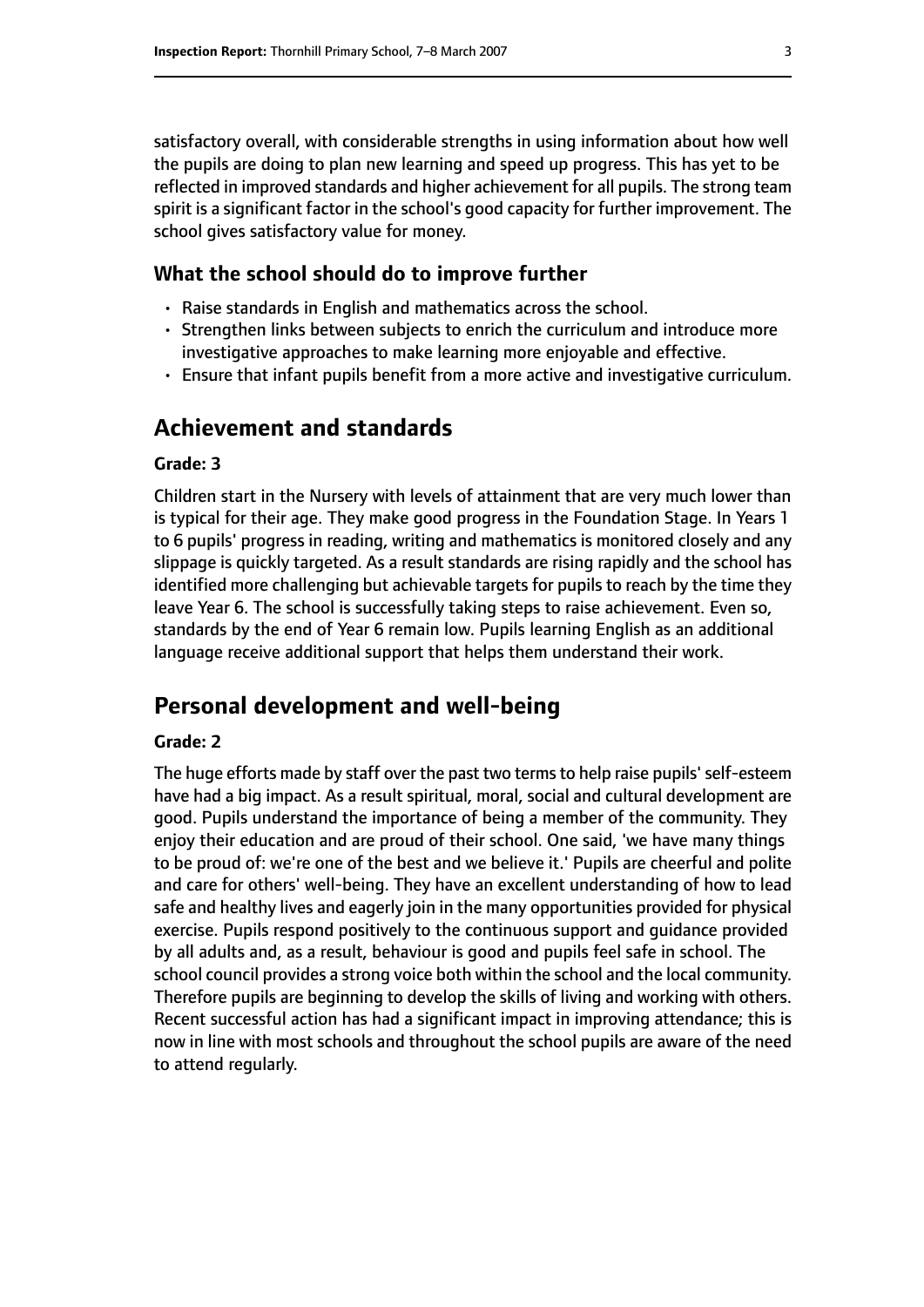# **Quality of provision**

#### **Teaching and learning**

#### **Grade: 3**

Most lessons provide good opportunities for pupils to share ideas, helping to develop their thinking, speaking and listening skills; their attention is fully engaged and they can often make rapid progress. This good practice is growing across the school, supported through monitoring and evaluation by senior staff. However, some lessons do not have a high level of excitement or drive and teachers occasionally miss opportunities to let the pupils work independently to learn for themselves. Good systems enable teachers to identify and support pupils with learning difficulties and/or disabilities. Teachers are making increasingly effective use of information from assessments, leading to better progress. Additionally, new strategies to encourage pupils to evaluate their own progress are also beginning to have a positive impact on learning.

#### **Curriculum and other activities**

#### **Grade: 3**

The range of learning opportunities is broadening as the school introduces more practical activities into lessons. A focus on extending pupils' skills in calculating is raising standards in mathematics and improved provision for writing has already lifted standards. Art and design tasks, linked to the school's efforts to secure an Artsmark, ensure a wide range of creative tasks are available and pupils reach good standards in their art work. Numerous, and enjoyable after school clubs help extend pupils' skills in areas such as sport, chess and dance. The school is moving towards linking subjects to make lessons more meaningful but this development is, as yet, at an early stage and sometimes the provision for infant pupils is too formal.

#### **Care, guidance and support**

#### **Grade: 2**

Care, quidance and support are good. A strong caring and supportive ethos is embodied in all aspects of the school's work, as demonstrated in the recently established and very popular breakfast club. Good procedures and positive relationships at every level ensure that all pupils feel safe and they are very clear where to turn if they need help. The school has recently extended support at playtime and lunchtime and manages behaviour closely. Pupils with learning difficulties and/or disabilities are supported well through clearly focused individual education plans and well trained teaching assistants. Policies on child protection are thorough and procedures secure. Systems to monitor the pupils' personal and academic development are good.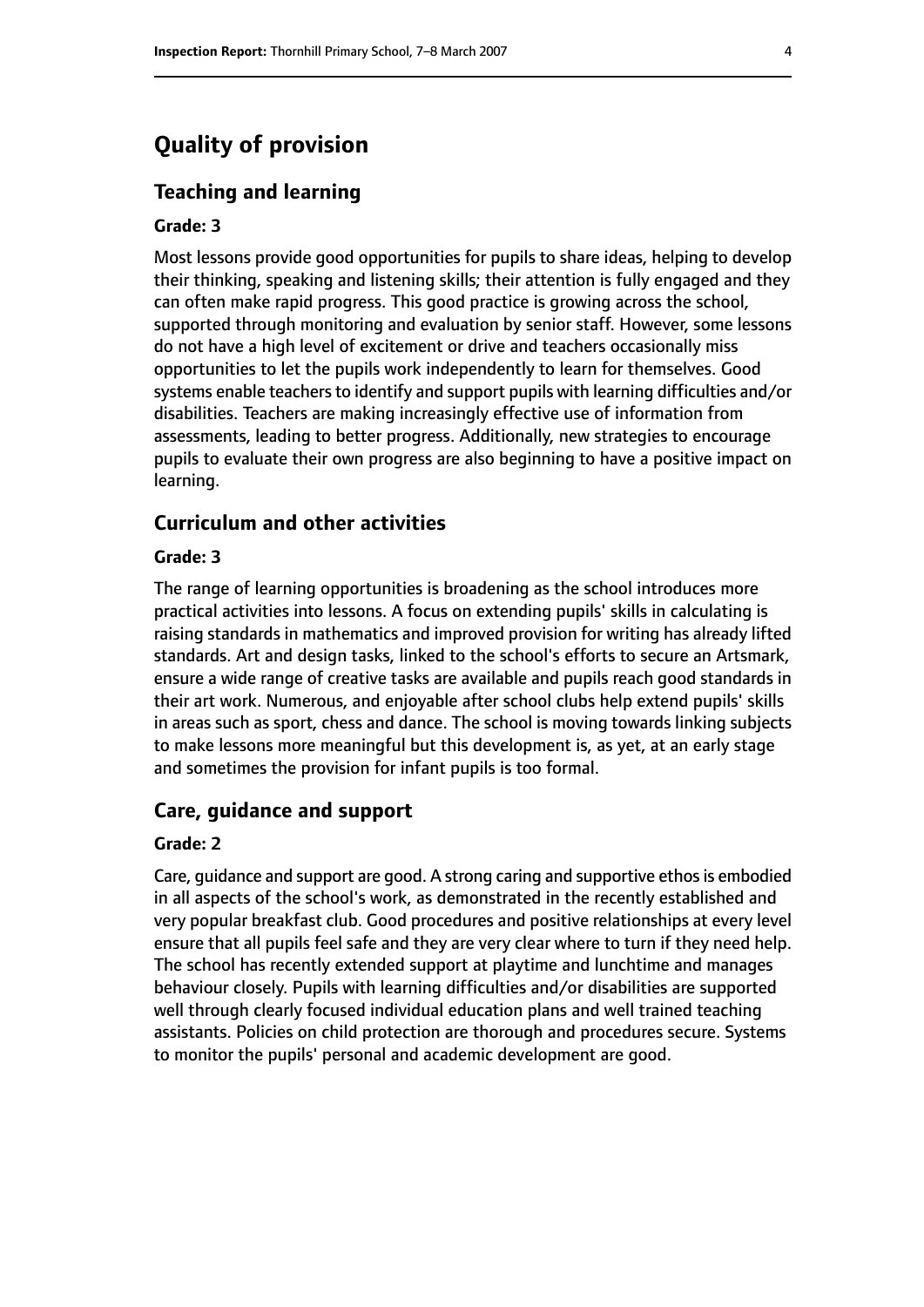# **Leadership and management**

#### **Grade: 3**

The headteacher's leadership is good and some features are outstanding. In particular, her vision and drive ensures essential developments move at a rapid pace. Staff have a clear understanding of what is expected. Nevertheless, leadership and management overall are satisfactory at the present time because many developments are in the early stages and it is too soon to measure the full impact on achievement and standards. A scheme to monitor and evaluate teaching and learning has been introduced, assessment strategies have been developed and parents have become involved in their children's learning. As a result the rate of the pupils' progress is improving. The school's self-evaluation strategies are thorough, they provide a clear picture of how well the school is doing and what needs to be improved. The headteacher's partnership with the deputy headteacher is strong and together they are training senior staff in how to improve aspects of the monitoring and evaluation of progress and to improve the curriculum. Governance is satisfactory. New initiatives to train governors and link them to aspects of the work of the school are strengthening their understanding of their role and enabling them to ask penetrating questions about the work of the school.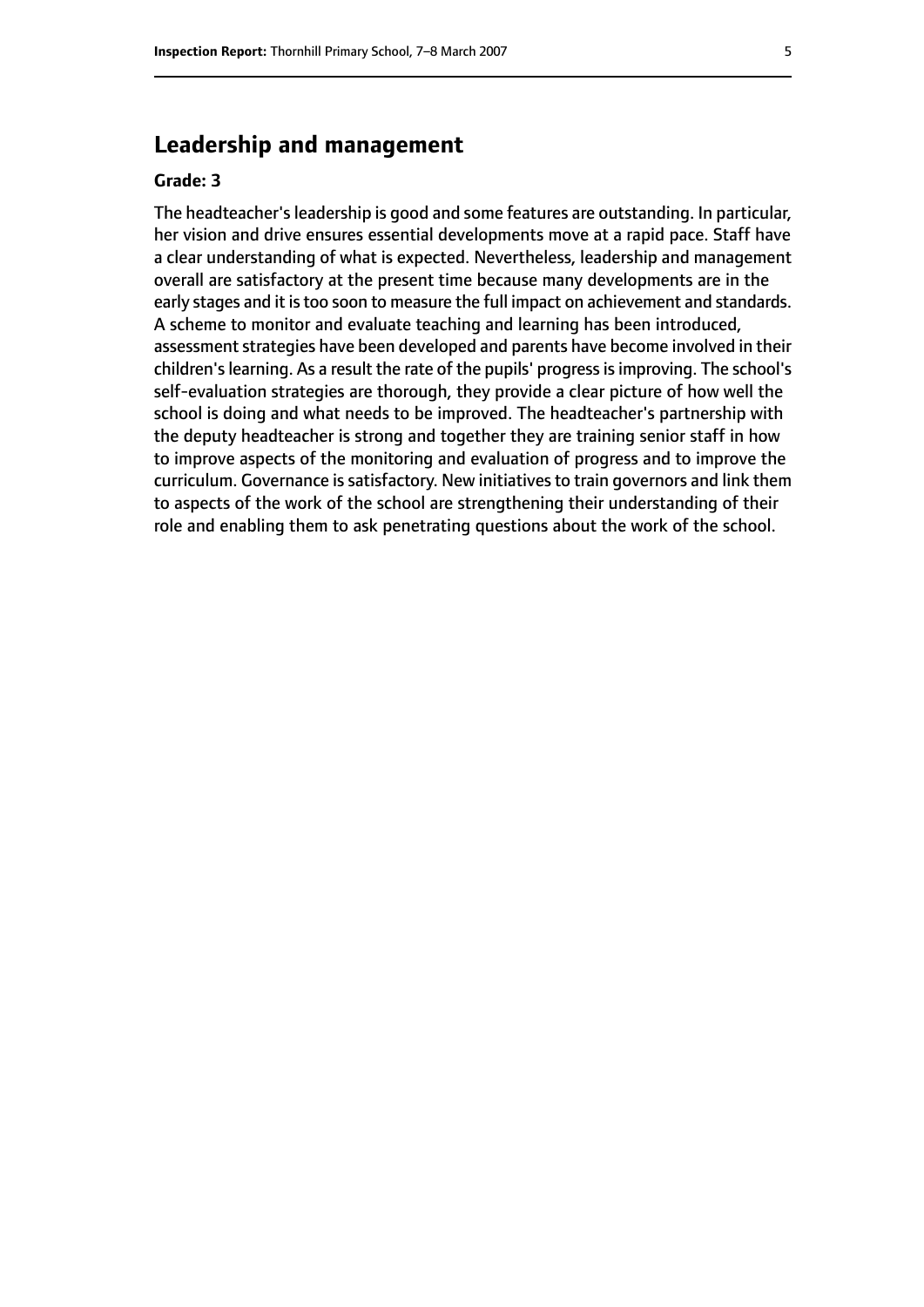**Any complaints about the inspection or the report should be made following the procedures set out inthe guidance 'Complaints about school inspection', whichis available from Ofsted's website: www.ofsted.gov.uk.**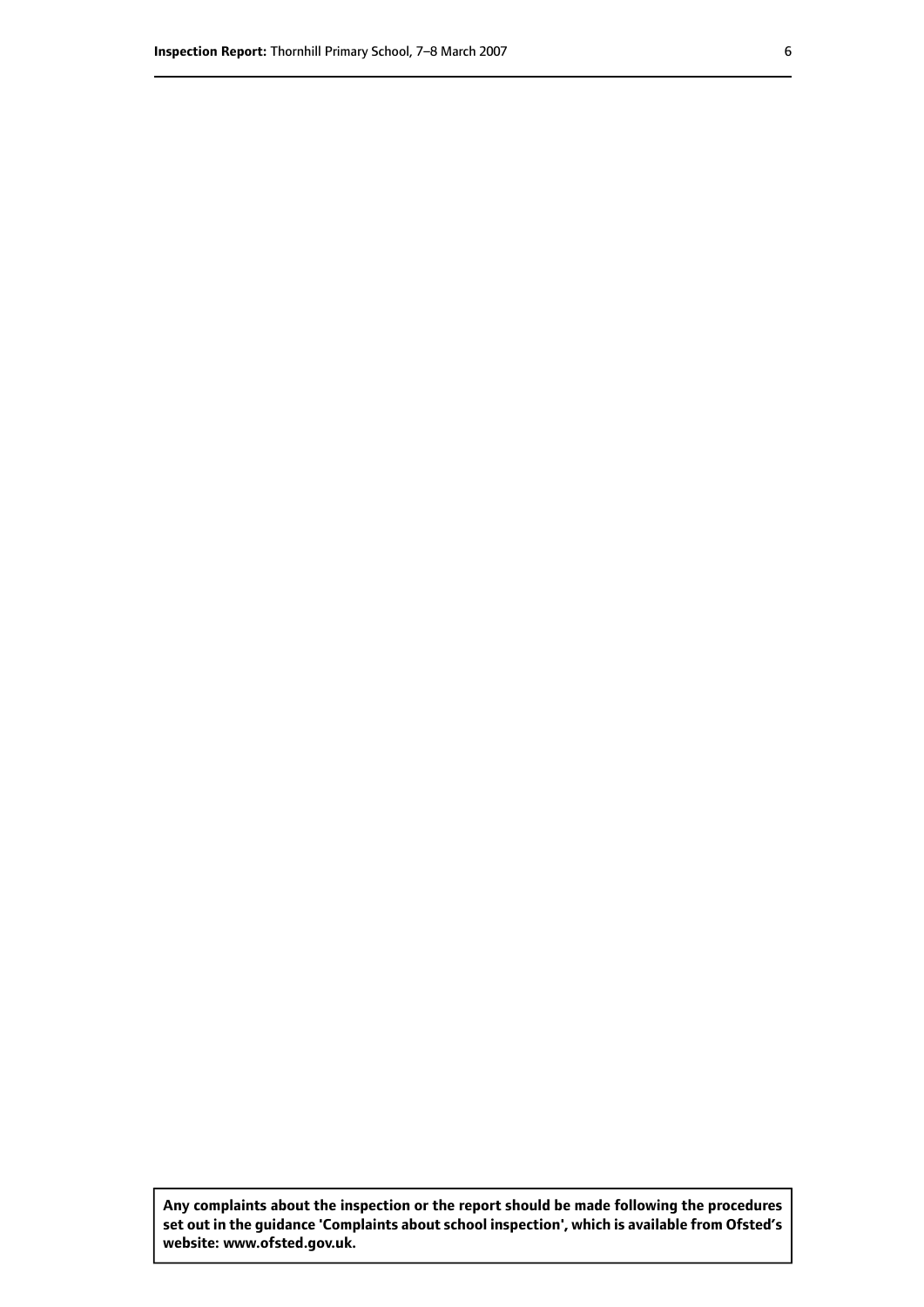# **Inspection judgements**

| $^{\circ}$ Key to judgements: grade 1 is outstanding, grade 2 good, grade 3 satisfactory, and grade 4 $^{\circ}$ | School         |
|------------------------------------------------------------------------------------------------------------------|----------------|
| inadequate                                                                                                       | <b>Overall</b> |

# **Overall effectiveness**

| How effective, efficient and inclusive is the provision of education, integrated<br>care and any extended services in meeting the needs of learners? |     |
|------------------------------------------------------------------------------------------------------------------------------------------------------|-----|
| How well does the school work in partnership with others to promote learners'<br>well-being?                                                         |     |
| The quality and standards in the Foundation Stage                                                                                                    |     |
| The effectiveness of the school's self-evaluation                                                                                                    |     |
| The capacity to make any necessary improvements                                                                                                      |     |
| Effective steps have been taken to promote improvement since the last<br>inspection                                                                  | Yes |

# **Achievement and standards**

| How well do learners achieve?                                                                               |  |
|-------------------------------------------------------------------------------------------------------------|--|
| The standards <sup>1</sup> reached by learners                                                              |  |
| How well learners make progress, taking account of any significant variations between<br>groups of learners |  |
| How well learners with learning difficulties and disabilities make progress                                 |  |

# **Personal development and well-being**

| How good is the overall personal development and well-being of the<br>learners?                                  |  |
|------------------------------------------------------------------------------------------------------------------|--|
| The extent of learners' spiritual, moral, social and cultural development                                        |  |
| The behaviour of learners                                                                                        |  |
| The attendance of learners                                                                                       |  |
| How well learners enjoy their education                                                                          |  |
| The extent to which learners adopt safe practices                                                                |  |
| The extent to which learners adopt healthy lifestyles                                                            |  |
| The extent to which learners make a positive contribution to the community                                       |  |
| How well learners develop workplace and other skills that will contribute to<br>their future economic well-being |  |

# **The quality of provision**

| How effective are teaching and learning in meeting the full range of the<br>learners' needs?          |  |
|-------------------------------------------------------------------------------------------------------|--|
| How well do the curriculum and other activities meet the range of needs<br>and interests of learners? |  |
| How well are learners cared for, guided and supported?                                                |  |

 $^1$  Grade 1 - Exceptionally and consistently high; Grade 2 - Generally above average with none significantly below average; Grade 3 - Broadly average to below average; Grade 4 - Exceptionally low.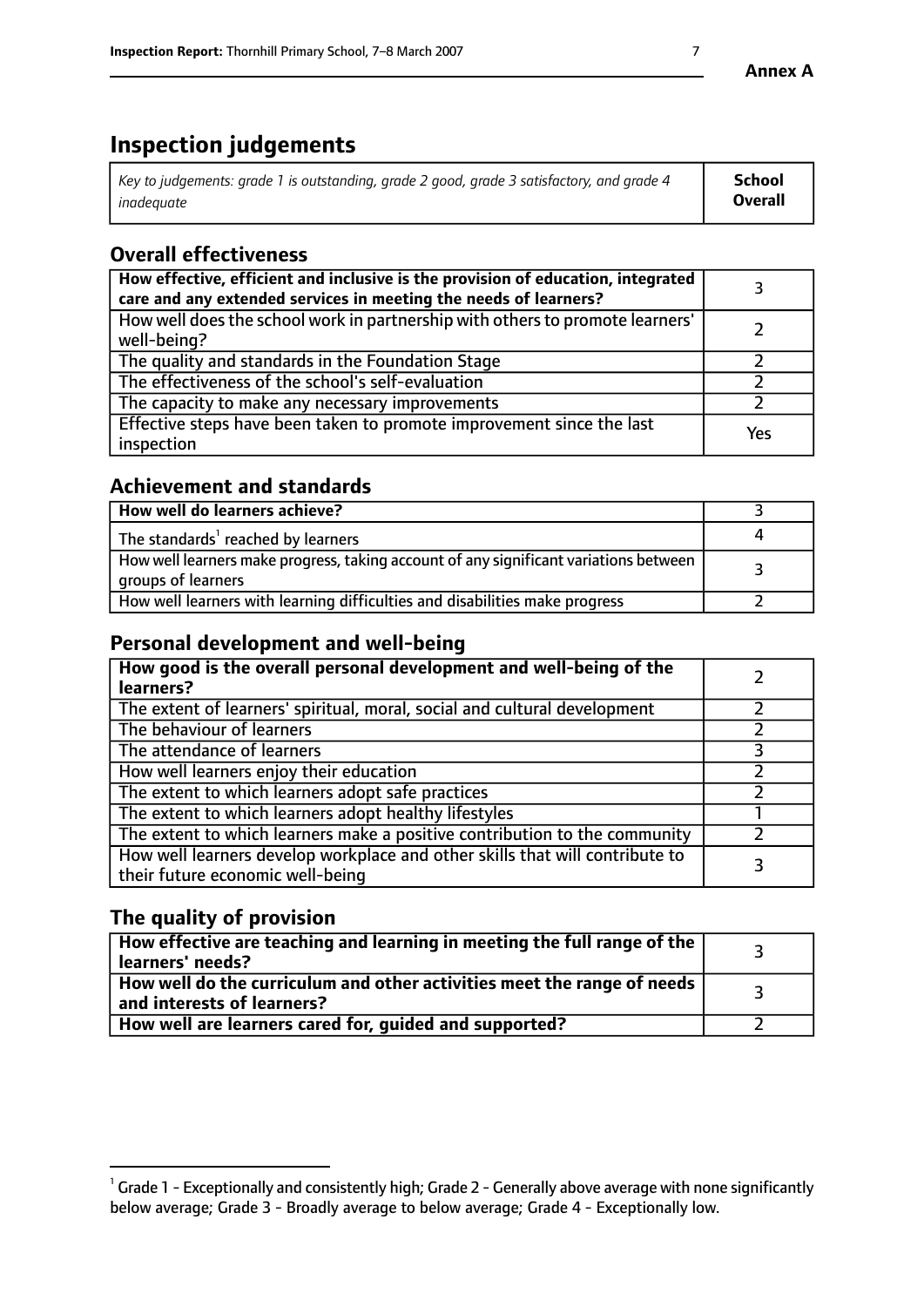#### **Annex A**

# **Leadership and management**

| How effective are leadership and management in raising achievement<br>and supporting all learners?                                              |           |
|-------------------------------------------------------------------------------------------------------------------------------------------------|-----------|
| How effectively leaders and managers at all levels set clear direction leading<br>to improvement and promote high quality of care and education |           |
| How effectively performance is monitored, evaluated and improved to meet<br>challenging targets                                                 |           |
| How well equality of opportunity is promoted and discrimination tackled so<br>that all learners achieve as well as they can                     |           |
| How effectively and efficiently resources, including staff, are deployed to<br>achieve value for money                                          | З         |
| The extent to which governors and other supervisory boards discharge their<br>responsibilities                                                  | 3         |
| Do procedures for safequarding learners meet current government<br>requirements?                                                                | Yes       |
| Does this school require special measures?                                                                                                      | No        |
| Does this school require a notice to improve?                                                                                                   | <b>No</b> |